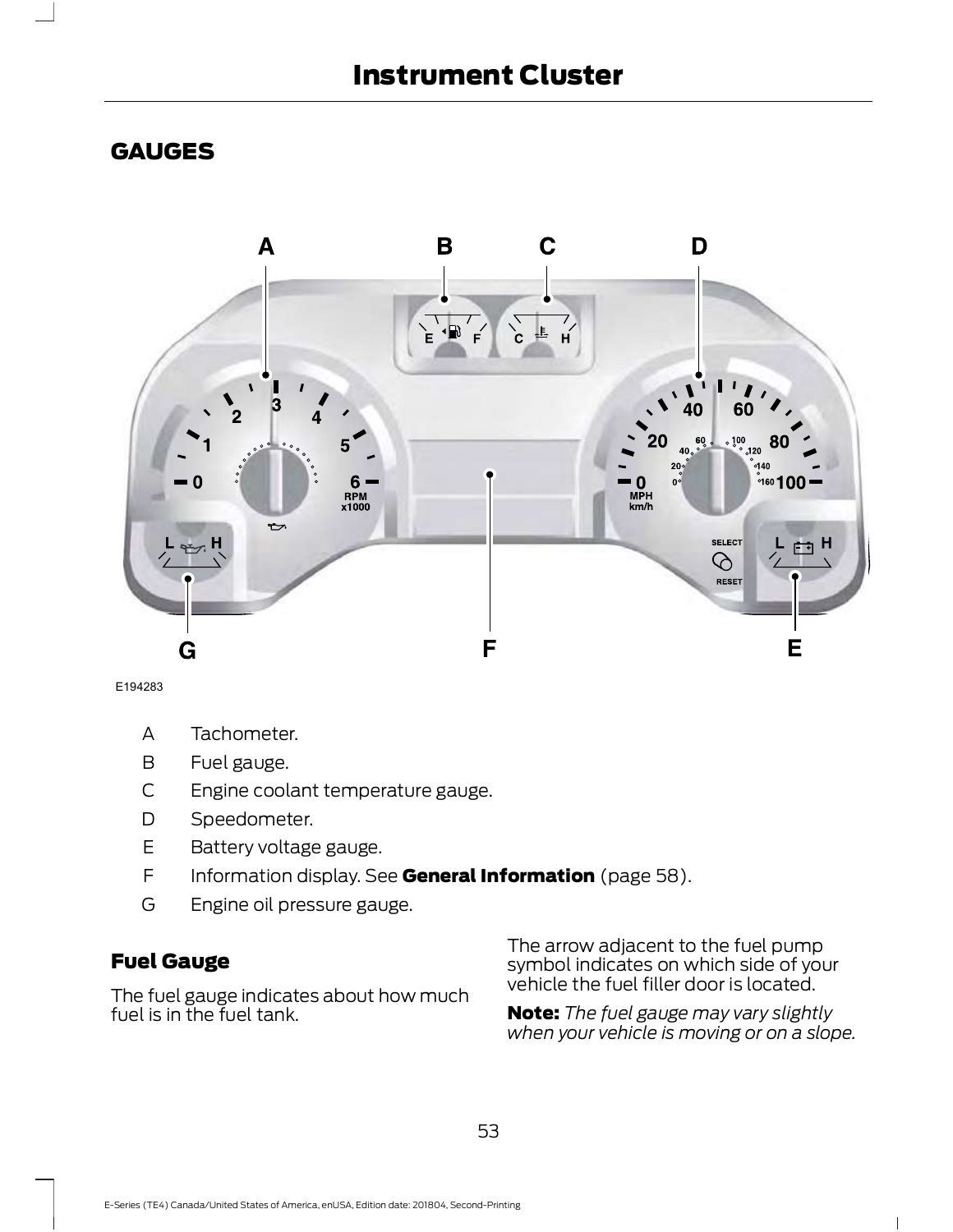#### Low Fuel Reminder

A low fuel level reminder displays and sounds when the distance to empty reaches 50 mi (80 km),25 mi (40 km), 10 mi (20 km) and 0 mi (0 km).

**Note:** The low fuel reminder can appear at different fuel gauge positions depending on fuel economy conditions. This variation is normal.

#### Engine Coolant Temperature Gauge

Indicates engine coolant temperature. At normal operating temperature, the level indicator will be in the normal range. If the engine coolant temperature exceeds the normal range, stop the vehicle as soon as safely possible, switch off the engine and let the engine cool.

**WARNING:** Do not remove the coolant reservoir cap when the cooling system is hot. Wait 10 minutes for the cooling system to cool down. Cover the coolant reservoir cap with a thick cloth to prevent the possibility of scalding and slowly remove the cap. Failure to follow this instruction could result in personal injury.

# Battery Voltage Gauge

Indicates the battery voltage when the ignition is in the on position. If the pointer moves and stays outside the normal operating range, have an authorized dealer check the vehicle's electrical system as soon as possible.

# Information Display

#### Odometer

Located in the bottom of the information display, the gauge registers the distance your vehicle travels.

#### Trip Computer

See **Information Displays** (page 58).

#### Vehicle Settings and Personalization

See **Information Displays** (page 58).

#### Engine Oil Pressure Gauge

Indicates the engine oil pressure. The needle should stay in the normal operating range. If the needle falls below the normal range, stop the vehicle and switch off the engine. Check the engine oil level and add oil if needed. If the oil level is correct, have an authorized dealer check the system.

# WARNING LAMPS AND INDICATORS

The following warning lamps and indicators alert you to a vehicle condition that may become serious. Some lamps illuminate when you start your vehicle to make sure they work. If any lamps remain on after starting your vehicle, refer to the respective system warning lamp for further information.

**Note:** Some warning indicators appear in the information display and operate the same as a warning lamp but do not illuminate when you start your vehicle.

# Airbag Warning Lamp

**E67017** to flash or remains on when the If it does not illuminate when you switch the ignition on, continues engine is running, this indicates a

malfunction. Have your vehicle checked as soon as possible.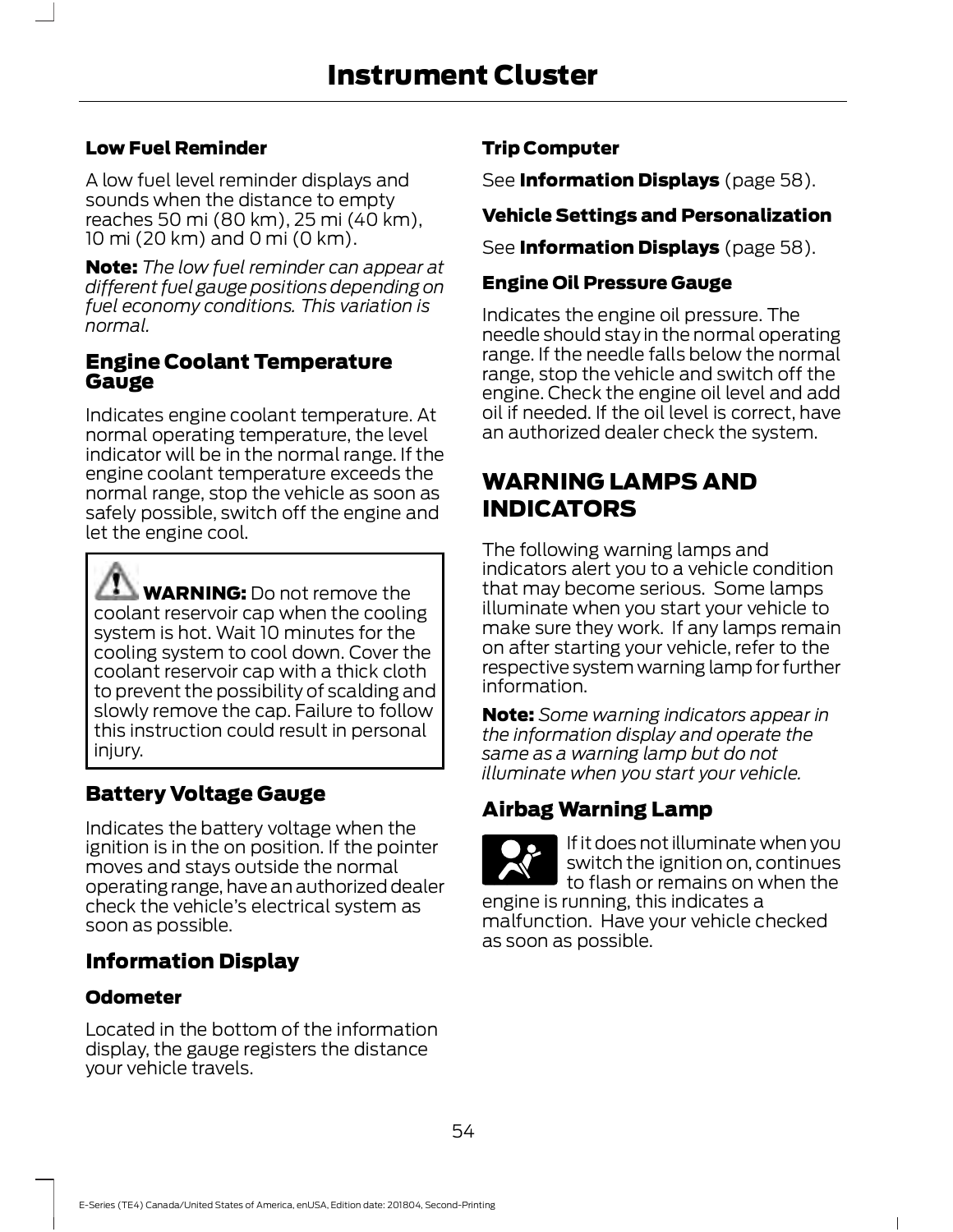#### **Anti-Lock Brake System Warning** Lamp



If it illuminates when you are driving, this indicates a malfunction. Your vehicle

continues to have normal braking without the anti-lock brake system function. Have your vehicle checked as soon as possible.

# Anti-Theft System



**E1448** activates. Flashes when the SecuriLock Passive Anti-theft System

#### Battery



If it illuminates while driving, it indicates a malfunction. Switch off all unnecessary electrical

equipment and have an authorized dealer check the system immediately.

# Brake System Warning Lamp

**WARNING:** Driving your vehicle with the warning lamp on is dangerous. A significant decrease in braking performance may occur. It may take you longer to stop your vehicle. Have your vehicle checked as soon as possible. Driving extended distances with the parking brake engaged can cause brake failure and the risk of personal injury.

**Note:** Indicators vary depending on region.

This lamp is a dual function lamp and will illuminate when:

- You apply the parking brake with the ignition on.
- Your vehicle has a brake fault or low brake fluid level, regardless of parking brake position.



**ELIANE** parking brake applied. Be sure If the lamp illuminates while you are moving, you may have the that the parking brake is off. Have your vehicle checked as soon as possible if the lamp

continues to illuminate.

# Check Fuel Cap



Displays when you do not properly install the fuel cap. Continued driving with this light

on may cause the service engine soon warning light to come on.

# Cruise Control Indicator (If Equipped)



It illuminates when you switch the system on.

See Using Cruise Control

(page 96).

# Direction Indicator



#### Engine Coolant Temperature Warning Lamp



If it illuminates when your vehicle is moving, this indicates that the engine is overheating. Stop your

vehicle as soon as it is safe to do so and switch the engine off. Have your vehicle checked as soon as possible.

# Engine Oil



It illuminates when you switch the ignition on.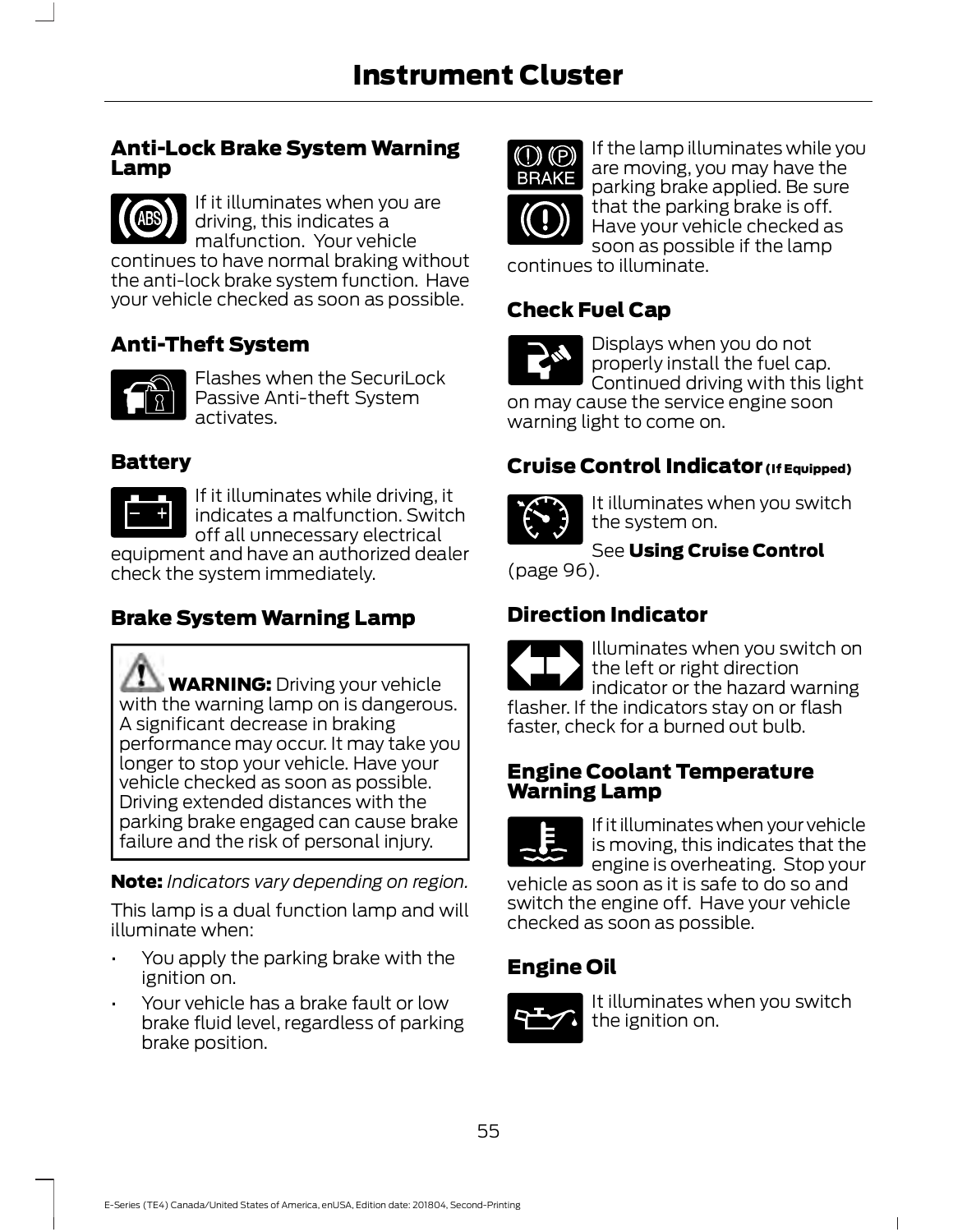If it illuminates when the engine is running this indicates a malfunction. Stop your vehicle as soon as it is safe to do so and switch the engine off. Check the engine oil  $\mathbb{R}$ level. If the oil level is sufficient, this indicates a system malfunction. Have your vehicle checked as soon as possible.

See **Engine Oil Check** (page 143).

# Fasten Seatbelt Warning Lamp



It illuminates and a tone sounds until you fasten the seatbelts.

# Headlamp High Beam Indicator



It illuminates when you switch the headlamp high beam on.

# Low Fuel Level Warning Lamp



If it illuminates when you are driving, refuel as soon as possible.

# Low Tire Pressure Warning Lamp

(If Equipped)



It illuminates if the tire pressure in one or more tires is below the correct tire pressure.

It also illuminates momentarily when you switch the ignition on to confirm the lamp is functional. If it does not illuminate when you switch the ignition on, or begins to flash at any time, have the system checked by your authorized dealer.

#### Powertrain Malfunction/Electronic Throttle Control



Illuminates when the system detects a powertrain fault, have an authorized dealer check the

system as soon as possible.

# Service Engine Soon



If it illuminates when the engine is running this indicates a malfunction. The On Board

Diagnostics system has detected a malfunction of the vehicle emission control system.

If it flashes, engine misfire may be occurring. Increased exhaust gas temperatures could damage the catalytic converter or other vehicle components. Drive in a moderate fashion (avoid heavy acceleration and deceleration) and have your vehicle immediately serviced.

It illuminates when you switch the ignition on prior to engine start to check the bulb and to indicate whether your vehicle is ready for Inspection and Maintenance (I/M) testing.

Normally, it illuminates until the engine is cranked and automatically turns off if no malfunctions are present. However, if after 15 seconds it flashes eight times, this indicates that your vehicle is not ready for Inspection and Maintenance (I/M) testing. See **Emission Law** (page 83).

# Traction Control System



**E1386** remains on, have an authorized Displays when the traction control is active. If the light dealer check the system immediately.

# Traction Control System Off



 $\blacksquare$ It will illuminate when the driver disables traction control.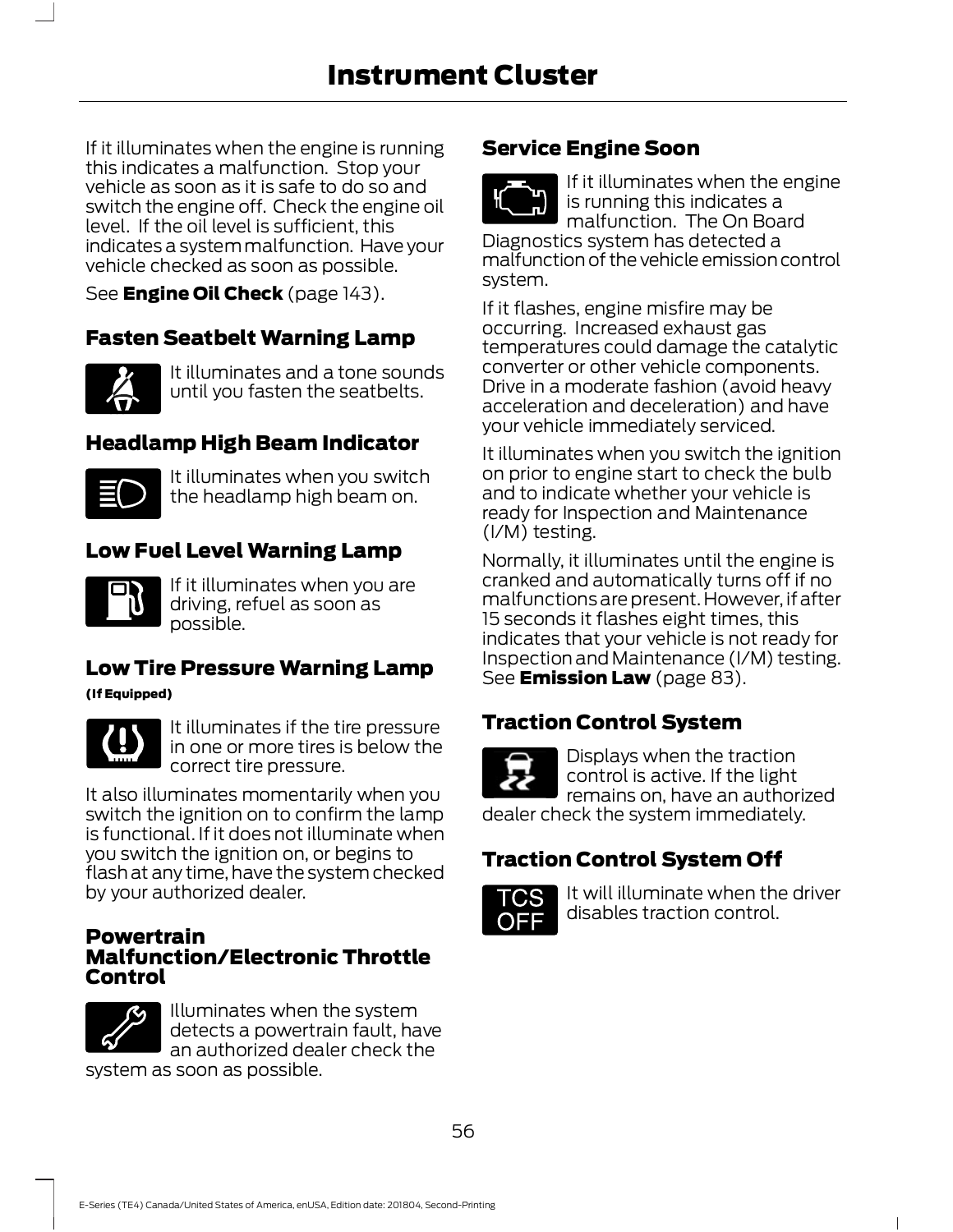#### Tow Haul Indicator

Illuminates when the driver **TOW** activates the tow/haul feature. IF the light flashes steadily, have in park, or when you ope an authorized dealer check the system immediately, damage to the transmission could occur.

# AUDIBLE WARNINGS AND INDICATORS

# Fail-Safe Cooling Warning Chime

Sounds when the coolant gauge pointer has moved to hot. There are three stages of chimes:

- Stage 1 is a single chime when the engine temperature begins to overheat.
- Stage 2 is multiple chimes and engine power becomes limited in order to help cool the engine.
- Stage 3 is multiple chimes and the engine will shut down.

# Headlamps On Warning Chime

Sounds when you remove the key from the ignition and open the driver's door and you have left the headlamps or parking lamps on.

# Key in Ignition Warning Chime

Sounds when you open the driver's door and you have left the key in the ignition.

#### Parking Brake On Warning Chime

Sounds when you have left the parking brake on and drive your vehicle. If the warning chime remains on after you have released the parking brake, have the system checked by your authorized dealer immediately.

# Shift to Park Warning Chime

Sounds when the ignition is in the off or accessory position and your vehicle is not in park, or when you open the driver's door and your vehicle is not in park.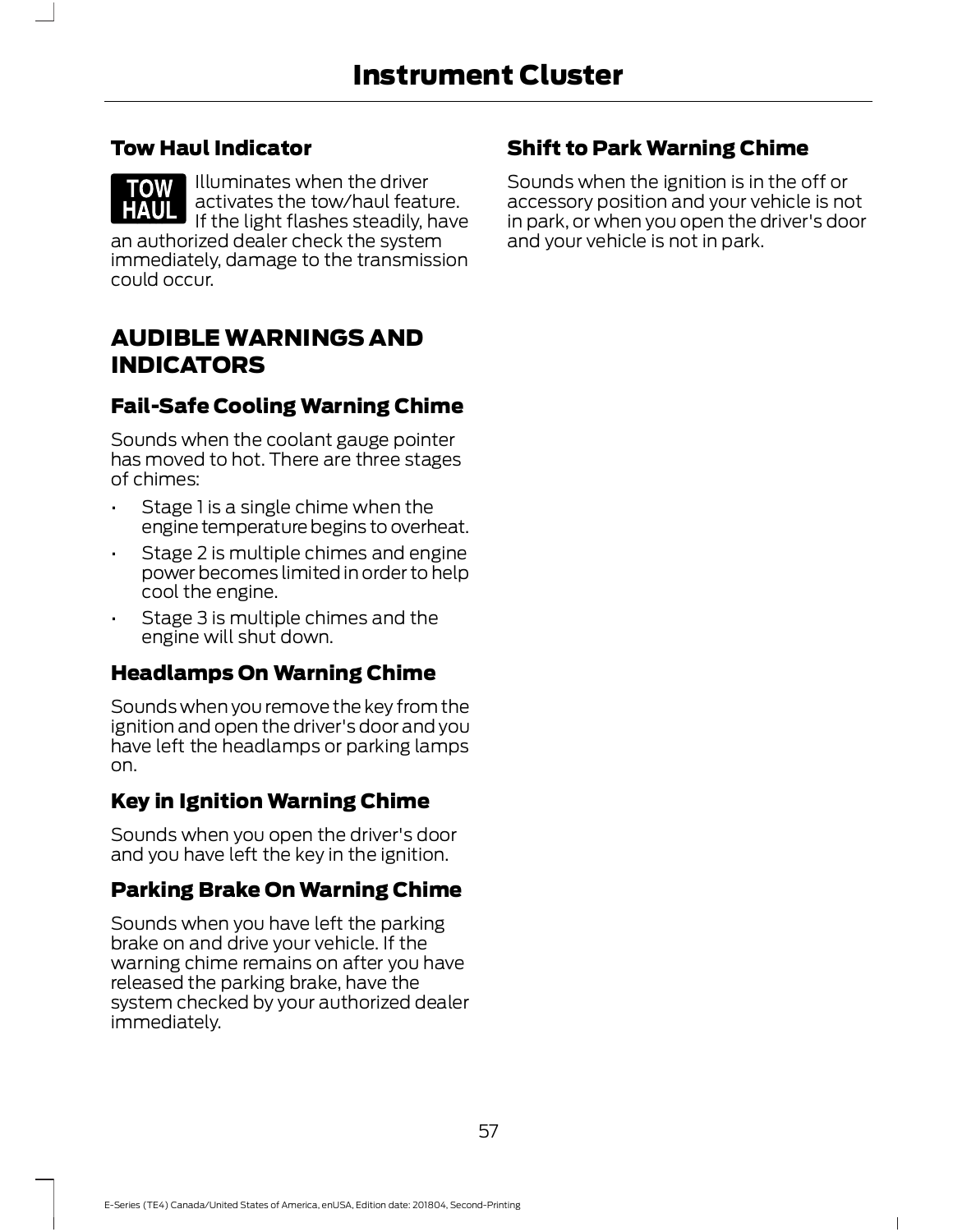# GENERAL INFORMATION

**WARNING:** Driving while distracted can result in loss of vehicle control, crash and injury. We strongly recommend that you use extreme caution when using any device that may take your focus off the road. Your primary responsibility is the safe operation of your vehicle. We recommend against the use of any hand-held device while driving and encourage the use of voice-operated systems when possible. Make sure you are aware of all applicable local laws that may affect the use of electronic devices while driving.

You can control various systems on your vehicle using the information display control by the speedometer. The corresponding information is appears in the information display.

# Base Information Display Control



E194389

Press and release the SELECT/RESET stem, by the speedometer, to choose settings and confirm messages. Select or reset the function by holding the SELECT/RESET stem for more than two seconds.

|               | <b>Info</b>            |
|---------------|------------------------|
| TRIP A or B   |                        |
| <b>ALOC</b>   | On or Off              |
| <b>AUnLOC</b> | <sup>I</sup> On or Off |

#### TRIP A or B

Registers the distance of individual journeys.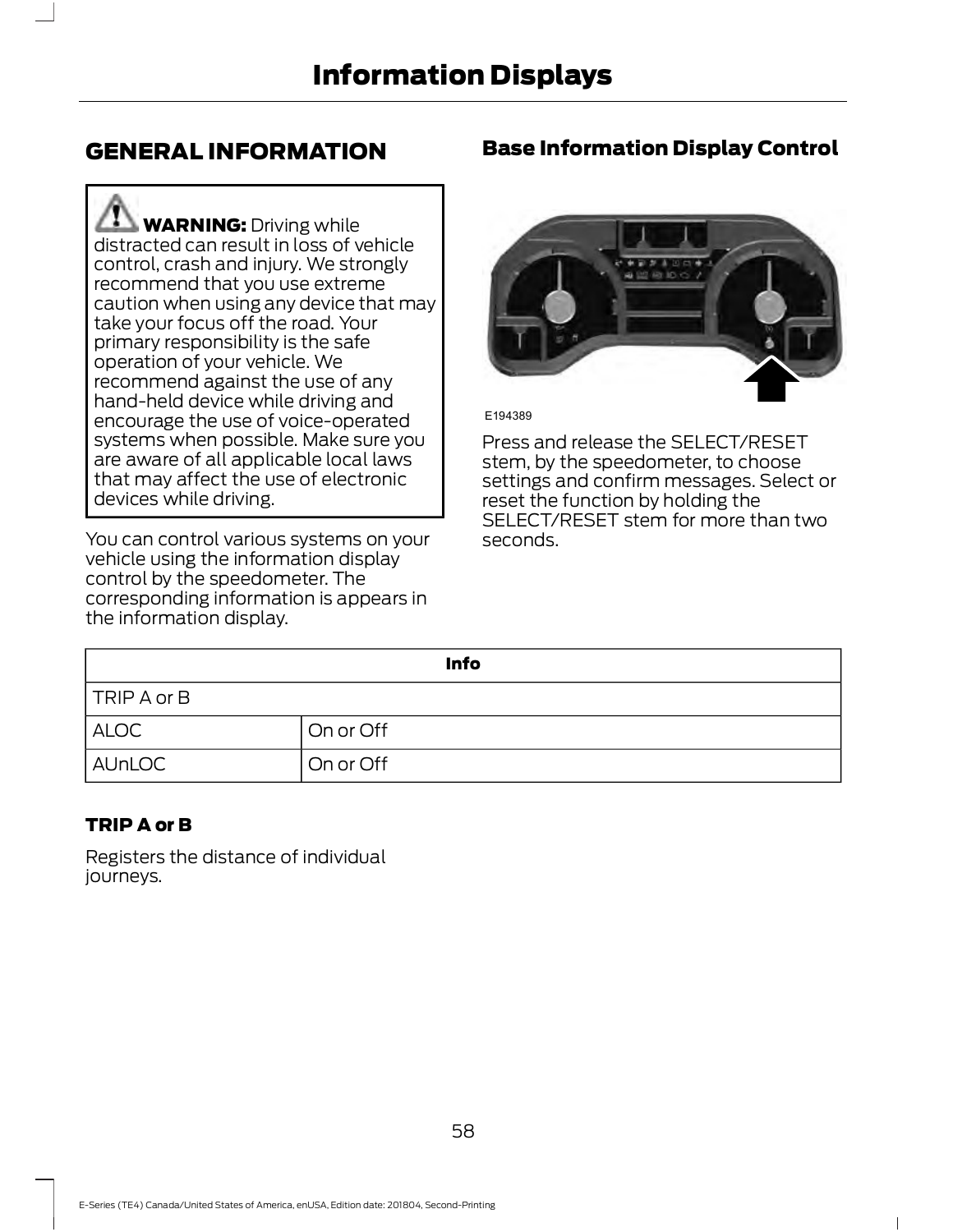#### Optional Information Display Control

Press and release the SELECT/RESET stem, by the speedometer, to choose settings and confirm messages. Select or reset the function by holding the SELECT/RESET stem for more than two seconds.



Info

TRIP A or B

Miles (km) to E

XX.X AVG MPG (L/100km)

MPG (L/km)

HOLD RESET FOR SETUP MENU

HOLD RESET FOR SYSTEM CHECK

#### TRIP A or B

Registers the distance of individual journeys.

#### Miles (km) to E

This displays an estimate of approximately how far you can drive with the fuel remaining in your tank under normal driving conditions. Remember to switch the ignition off when refueling to allow this feature to detect the added fuel correctly. Based on your recent driving history of 500 mi (800 km), the system calculates

the distance to empty using a running average fuel economy. This value is not the same as the average fuel economy display. The running average fuel economy re-initializes to a factory default value if the battery is disconnected.

#### XX.X AVG MPG (L/100km)

Average fuel economy displays your average fuel economy in miles/gallon or liters/100 km.

#### MPG (L/km)

This displays instantaneous fuel economy as a bar graph. Your vehicle must be moving to calculate instantaneous fuel economy. You cannot reset instantaneous fuel economy.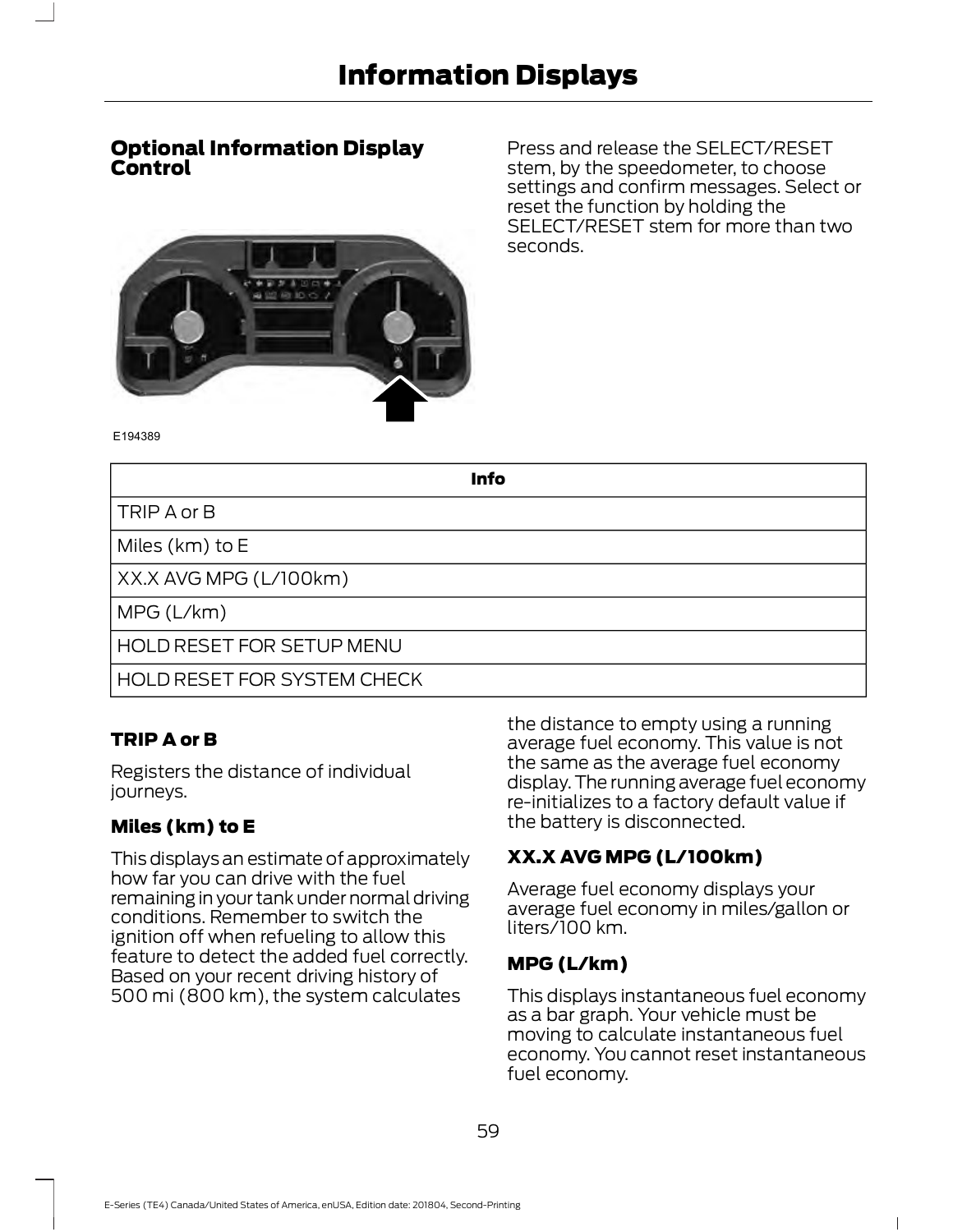#### System check and vehicle feature customization (If Equipped)

Note: System check and vehicle feature customization is only available with the optional information display controls.

**Note:** When returning to the setup menu and you select a non-English language, you will see a message appear HOLD RESET FOR ENGLISH to change back to English. Press and hold the SELECT/RESET stem to change back to English.<br>
E194389



Press and hold the SELECT/RESET stem to get into the setup menu sequence for the following displays:

|                                                       | <b>Setup</b>                            |                            |
|-------------------------------------------------------|-----------------------------------------|----------------------------|
| OIL LIFE                                              |                                         |                            |
| UNITS ENG /<br><b>METRIC</b>                          | Press and hold the<br>SELECT/RESET stem | English or Metric          |
| <b>AUTOLOCK (if</b><br>equipped)                      |                                         | ON or OFF                  |
| <b>AUTOUNLOCK (if</b><br>equipped)                    |                                         | ON or OFF                  |
| COMPASS ZONE (if equipped)                            |                                         |                            |
| TBC MODE (if<br>equipped)                             | Press and hold the<br>SELECT/RESET stem | Electric or EOH            |
| LANGUAGE =<br>ENGLISH /<br>SPANISH /<br><b>FRENCH</b> |                                         | English / Spanish / French |

| <b>SYSTEM CHECK</b>               |                                          |                                          |
|-----------------------------------|------------------------------------------|------------------------------------------|
| <b>RESET FOR SYSTEM</b>           | Press and hold the SELECT/ XXX% OIL LIFE |                                          |
| <b>CHECK</b><br><b>RESET</b> stem | <b>ENGINE HOURS (if enabled)</b>         |                                          |
|                                   |                                          | <b>ENGINE IDLE HOURS (if</b><br>enabled) |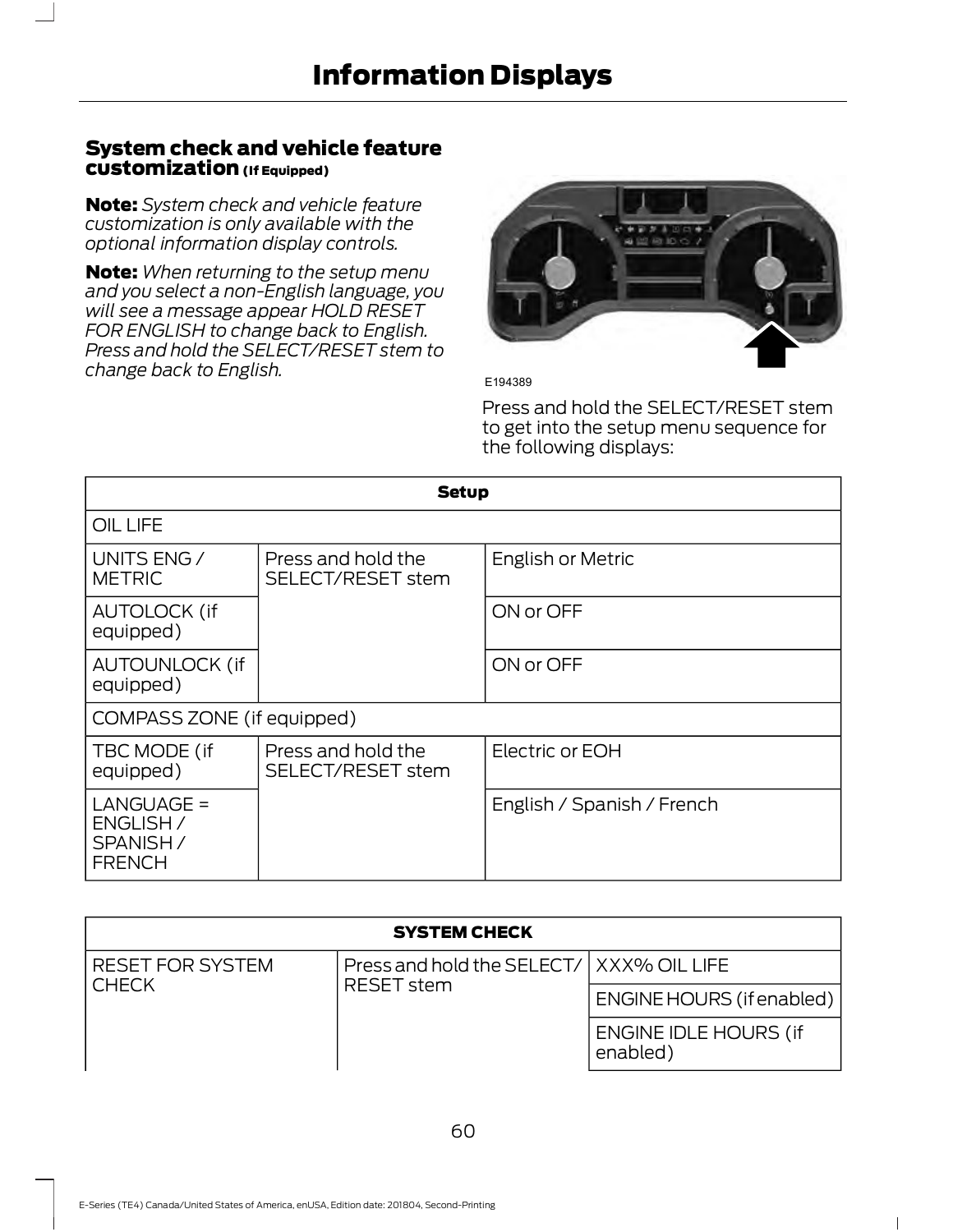| SYSTEM CHECK                                                                             |                                                                                                                         |
|------------------------------------------------------------------------------------------|-------------------------------------------------------------------------------------------------------------------------|
|                                                                                          | <b>CHARGING SYSTEM</b>                                                                                                  |
|                                                                                          | <b>BRAKE SYSTEM</b>                                                                                                     |
|                                                                                          | TBC GAIN = XX.X or NO<br>TRAILER (if equipped)                                                                          |
|                                                                                          | TBC GAIN = $XXX.X$ or<br>OUTPUT = $\frac{1}{1}$ (if<br>equipped)                                                        |
|                                                                                          | XXX MILES TO E                                                                                                          |
| OIL LIFE XXX% HOLD RESET = NEW                                                           | <b>AUTOLOCK</b>                                                                                                         |
| This displays the remaining oil life. An oil<br>change is required whenever indicated by | This feature automatically locks all vehicle<br>doors when you shift into any gear, putting<br>$+$ ho vobiclo in motion |

This displays the remaining oil life. An oil change is required whenever indicated by the message center and according to the recommended maintenance schedule. USE ONLY RECOMMENDED ENGINE OILS. This displays the remaining oil life. An oil<br>
the message center and according to the<br>
recommended maintenance schedule.<br>
USE ONLY RECOMMENDED ENGINE OILS.<br>
To reset the oil monitoring system to 100%<br>
This feature automati

To reset the oil monitoring system to 100% after each oil change, perform the following:

- stem to display OIL LIFE XXX% HOLD RESET = NEW.
- 2. Press and hold the SELECT/RESET stem for two seconds and release to reset the oil life to 100%.

Note: To change oil life 100% value (if equipped):

3. Once OIL LIFE SET TO XXX% displays, release and press the SELECT/RESET stem to change the oil life start value. Each release and press reduces the value by 10%.

#### UNITS ENG / METRIC

Displays the current units in English or Metric.

#### AUTOLOCK

This feature automatically locks all vehicle doors when you shift into any gear, putting the vehicle in motion.

#### AUTOUNLOCK

This feature automatically unlocks all vehicle doors when you open the driver's door within 10 minutes of switching the ignition off.

#### COMPASS

Displays the vehicle's heading direction.

Note: Driving near large buildings, bridges, power lines and powerful broadcast antennas may affect the compass reading. Magnetic or metallic objects placed in, on or near the vehicle may also affect compass accuracy. If the compass appears to be inaccurate, a manual calibration may be necessary. Refer to **Compass zone** adjustment.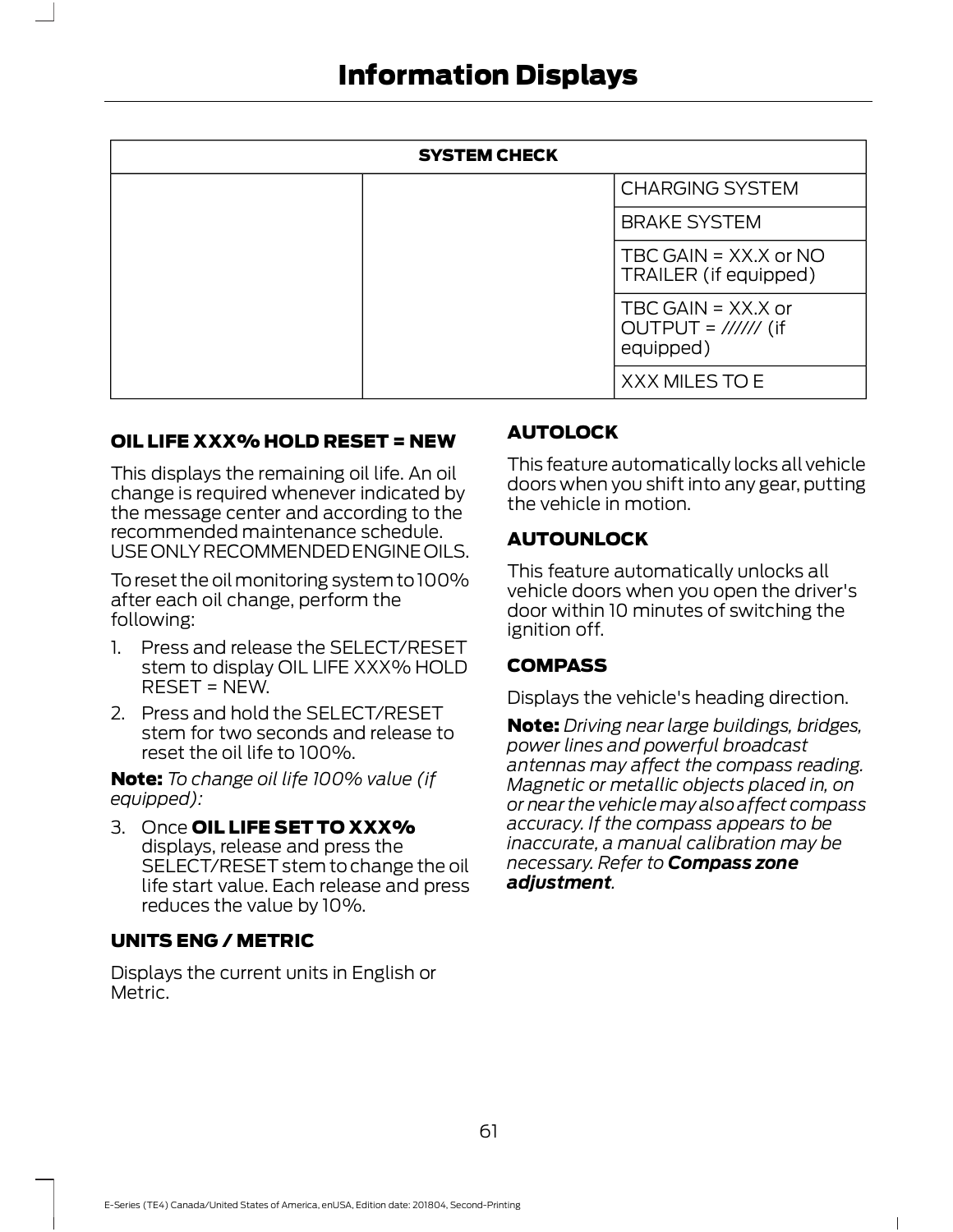#### Compass zone adjustment



- referring to the zone map.
- stem to scroll through the information displays until the message center displays HOLD RESET FOR SETUP MENU.
- 3. Press and hold the SELECT/RESET stem to get into the setup menu. Press repeatedly to scroll through the setup menu until COMPASS ZONE XX appears in the information display.
- 4. Press and hold the SELECT/RESET stem for approximately two seconds to go to the next zone, then release.
- 5. Press and hold to go up by one zone then release. Repeat this until you reach the desired zone.
- 6.To exit the procedure, release the SELECT/RESET stem and allow the setup timer to expire.

#### Compass calibration adjustment

 $13<sup>2</sup>$  crosed. 14 wiper) and make sure all the doors are<br>elecced 15 non-essential electrical accessories (heated Note: For optimum calibration, drive to an open, level location away from large metallic objects or structures. Switch off all rear window, heater, A/C, map lamps, closed.

12 during the calibration or three minutes **Note:** If you press the SELECT/RESET stem elapse since the beginning of the calibration without driving the vehicle, the information display reverts back to normal operation and CAL displays until you complete a successful calibration. wiper) and make sure all the doors are<br>closed.<br>**Note:** If you press the SELECT/RESET stem<br>during the calibration or three minutes<br>elapse since the beginning of the calibration<br>without driving the vehicle, the information<br>d

- are in for your geographic location by and Press and release the SELECT/RESET stem to scroll through the information displays until HOLD RESET FOR SETUP MENU appears.
	- 2. Press and hold the SELECT/RESET stem to get into the setup menu. Press it repeatedly to scroll through the setup menu until HOLD RESET FOR CALIBRATION appears in the information display.
	- 3. Press and hold the SELECT/RESET stem for approximately two seconds until the information display enters the compass zone adjustment mode.
	- 4.Press and hold the SELECT/RESET stem until CIRCLE SLOWLY TO CALIBRATE appears in the information display.
	- 5. Slowly drive the vehicle in a circle less than 3 mph (5 km/h) until the CIRCLE SLOWLY TO CALIBRATE message changes to CALIBRATION COMPLETED. This may require up to five circles to complete the calibration.

#### TBC MODE

Allows you to choose the trailer brake mode.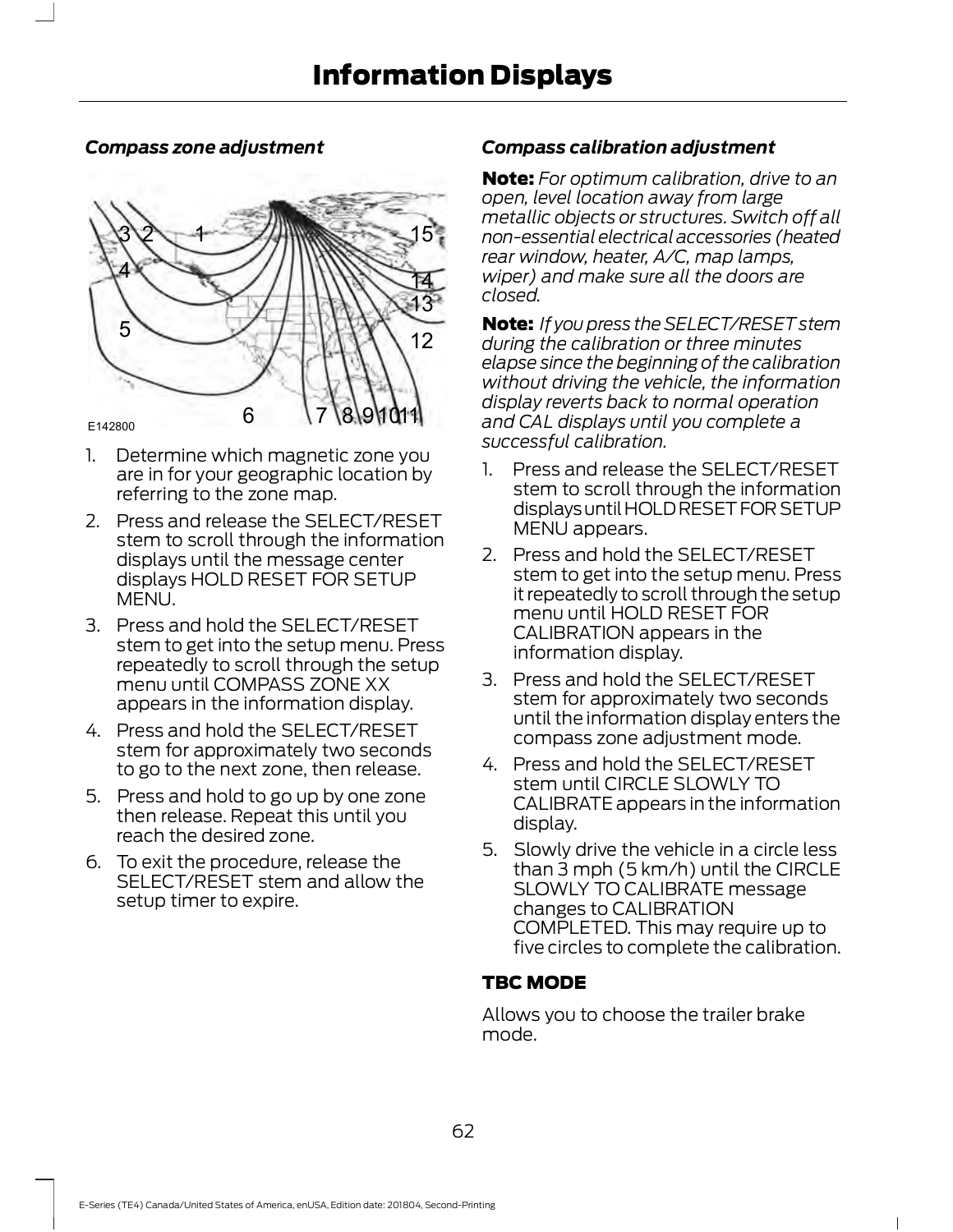#### LANGUAGE = ENGLISH / SPANISH / **FRENCH**

Allows you to choose which language appears in the information display.

Waiting four seconds or pressing the SELECT/RESET stem cycles the information display through each of the language choices.

Press the SELECT/RESET stem to set the language choice when the language you want appears.

#### HOLD RESET FOR SYSTEM CHECK

The information display begins to cycle through the vehicle systems and provides a status of the item if needed. Some systems show a message only if a condition is present.

# INFORMATION MESSAGES

**Note:** Depending on the vehicle options equipped with your vehicle, not all of the messages will display or be available. Certain messages may be abbreviated or shortened depending upon which cluster type you have.

Press the SELECT/RESET stem to acknowledge and remove some messages from the information display. Other messages will be removed automatically after a short time.

Certain messages need to be confirmed before you can access the menus.

| <b>Message</b>               | <b>Action</b>                                                                                                                                              |
|------------------------------|------------------------------------------------------------------------------------------------------------------------------------------------------------|
| <b>BRAKE FLUID LEVEL LOW</b> | Indicates the brake fluid level is low, have the brake<br>system inspected immediately.                                                                    |
| <b>CHECK BRAKE SYSTEM</b>    | Displays when the brake system needs servicing. If the<br>warning stays on or continues to come on, contact<br>your authorized dealer as soon as possible. |
| <b>PARK BRAKE ENGAGED</b>    | Displays when the parking brake is set and the vehicle<br>is in motion.                                                                                    |

#### Fuel

Brake System

| <b>Message</b>                  | <b>Action</b>                                          |
|---------------------------------|--------------------------------------------------------|
| XXX MILES TO E FUEL LEVEL<br>OW | Displays as an early reminder of a low fuel condition. |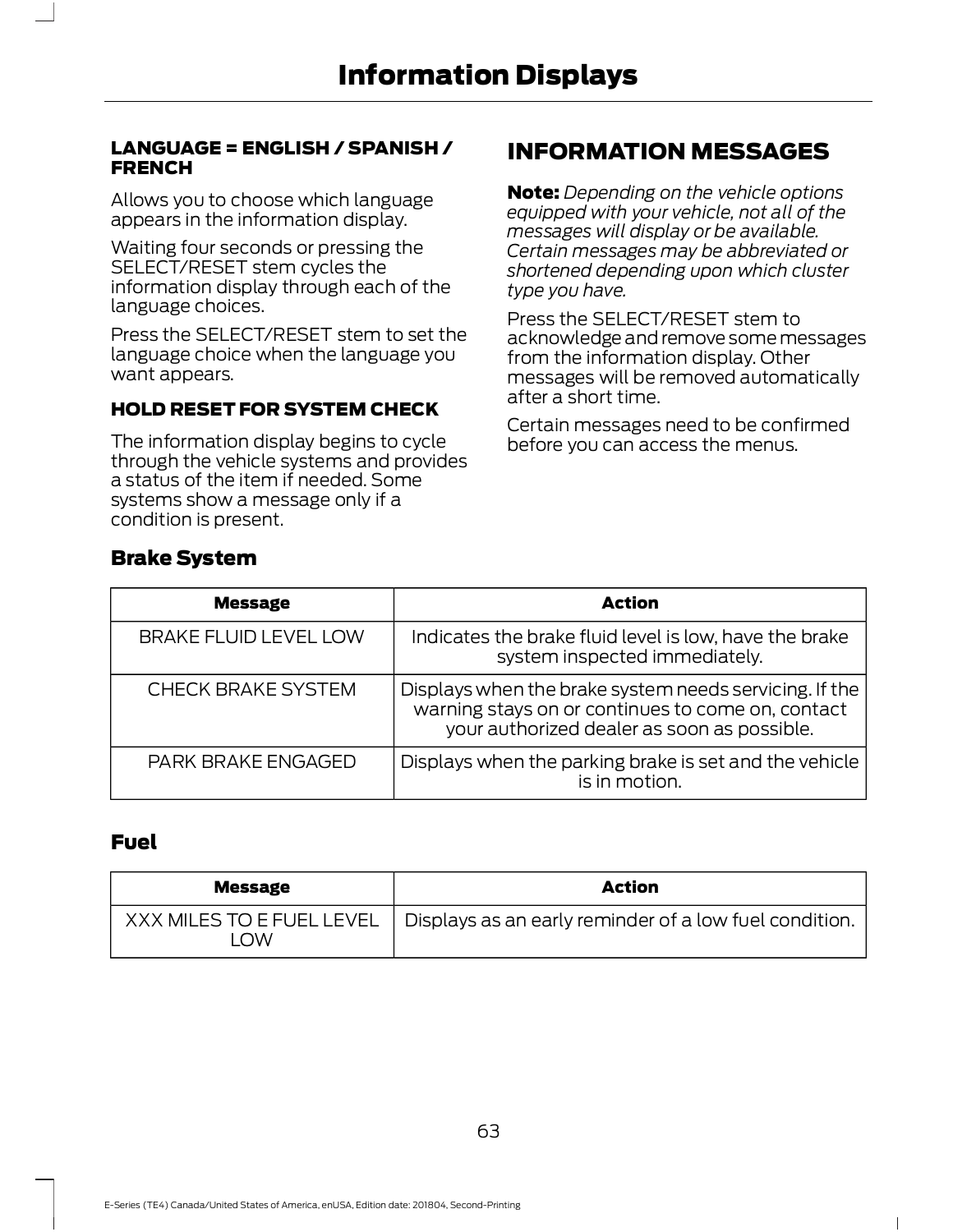# Maintenance

| <b>Message</b>         | <b>Action</b>                                                        |
|------------------------|----------------------------------------------------------------------|
| ENGINE OIL CHANGE SOON | Displays when the engine oil life remaining is between<br>5% and 0%. |
| OIL CHANGE REQUIRED    | Displays when the oil life left reaches 0%.                          |
| OIL LIFE OK            | Displays after you have the oil changed.                             |

# Tire

 $\overline{\phantom{a}}$ 

| <b>Message</b>                               | <b>Action</b>                                                                                                                                                                                                                                                                                                                                                                      |
|----------------------------------------------|------------------------------------------------------------------------------------------------------------------------------------------------------------------------------------------------------------------------------------------------------------------------------------------------------------------------------------------------------------------------------------|
| LOW TIRE PRESSURE                            | Displays when one or more tires on your vehicle have<br>low tire pressure.                                                                                                                                                                                                                                                                                                         |
| <b>TIRE PRESSURE MONITOR</b><br><b>FAULT</b> | Displays when the tire pressure monitoring system<br>malfunctions. If the warning stays on or continues to<br>come on, contact your authorized dealer.                                                                                                                                                                                                                             |
| <b>TIRE PRESSURE SENSOR</b><br><b>FAULT</b>  | Displays when a tire pressure sensor malfunctions, or<br>your spare tire is in use. For more information on how<br>the system operates under these conditions, refer to<br>the Tire Pressure Monitoring System in the Wheels and<br>Tires chapter for more information. If the warning stays<br>on or continues to come on, contact your authorized<br>dealer as soon as possible. |

# Traction Control

| <b>Message</b>          | <b>Action</b>                                                                                                                                  |
|-------------------------|------------------------------------------------------------------------------------------------------------------------------------------------|
| <b>Traction Control</b> | Displays when the traction control system detects a<br>condition that requires service. Contact your authorized<br>dealer as soon as possible. |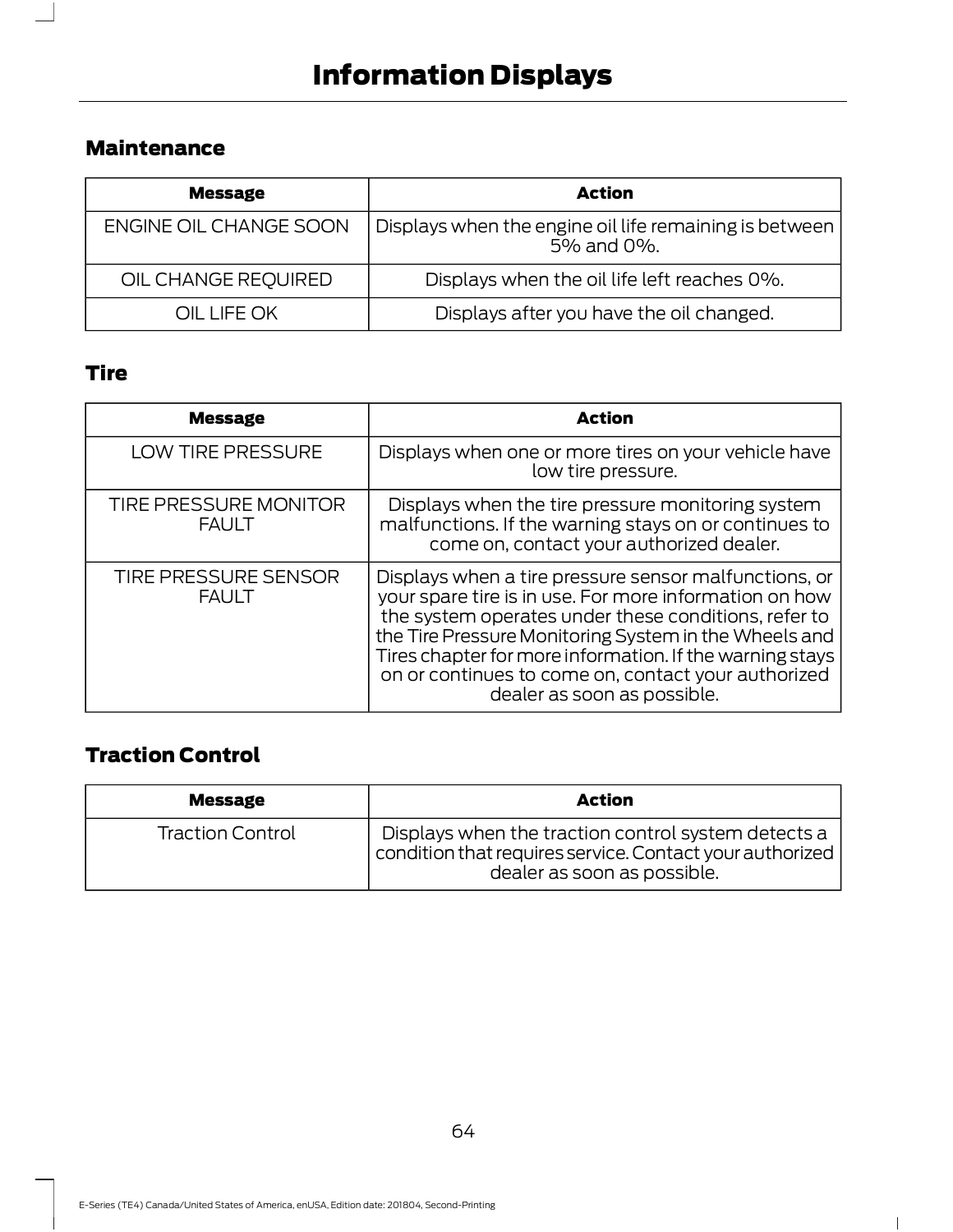# **Trailer**

| <b>Message</b>                              | <b>Action</b>                                                                                                                                                                                                                                                                                                                                                                 |
|---------------------------------------------|-------------------------------------------------------------------------------------------------------------------------------------------------------------------------------------------------------------------------------------------------------------------------------------------------------------------------------------------------------------------------------|
| <b>TRAILER BRAKE MODULE</b><br><b>FAULT</b> | Displays along with a single tone in response to faults<br>sensed by the TBC. See Essential Towing Checks<br>(page 108).                                                                                                                                                                                                                                                      |
| <b>TRAILER CONNECTED</b>                    | Displays when a correct trailer connection (a trailer<br>with electric trailer brakes) is sensed during a given<br>ignition cycle.                                                                                                                                                                                                                                            |
| <b>TRAILER DISCONNECTED</b>                 | Displays when a trailer connection becomes discon-<br>nected, either intentionally or unintentionally, and has<br>been sensed during a given ignition cycle. Disregard<br>this status if your vehicle is not equipped with a factory<br>installed trailer brake controller. This message may<br>appear when you use an aftermarket TBC even when<br>the trailer is connected. |
| <b>WIRING FAULT ON TRAILER</b>              | Displays if there are certain faults in the vehicle wiring<br>and trailer wiring or brake system. See Essential<br>Towing Checks (page 108).                                                                                                                                                                                                                                  |

# Transmission

| <b>Message</b> | <b>Action</b>                                       |
|----------------|-----------------------------------------------------|
| PARK<br>SHIF.  | A reminder to apply the brakes, then shift to park. |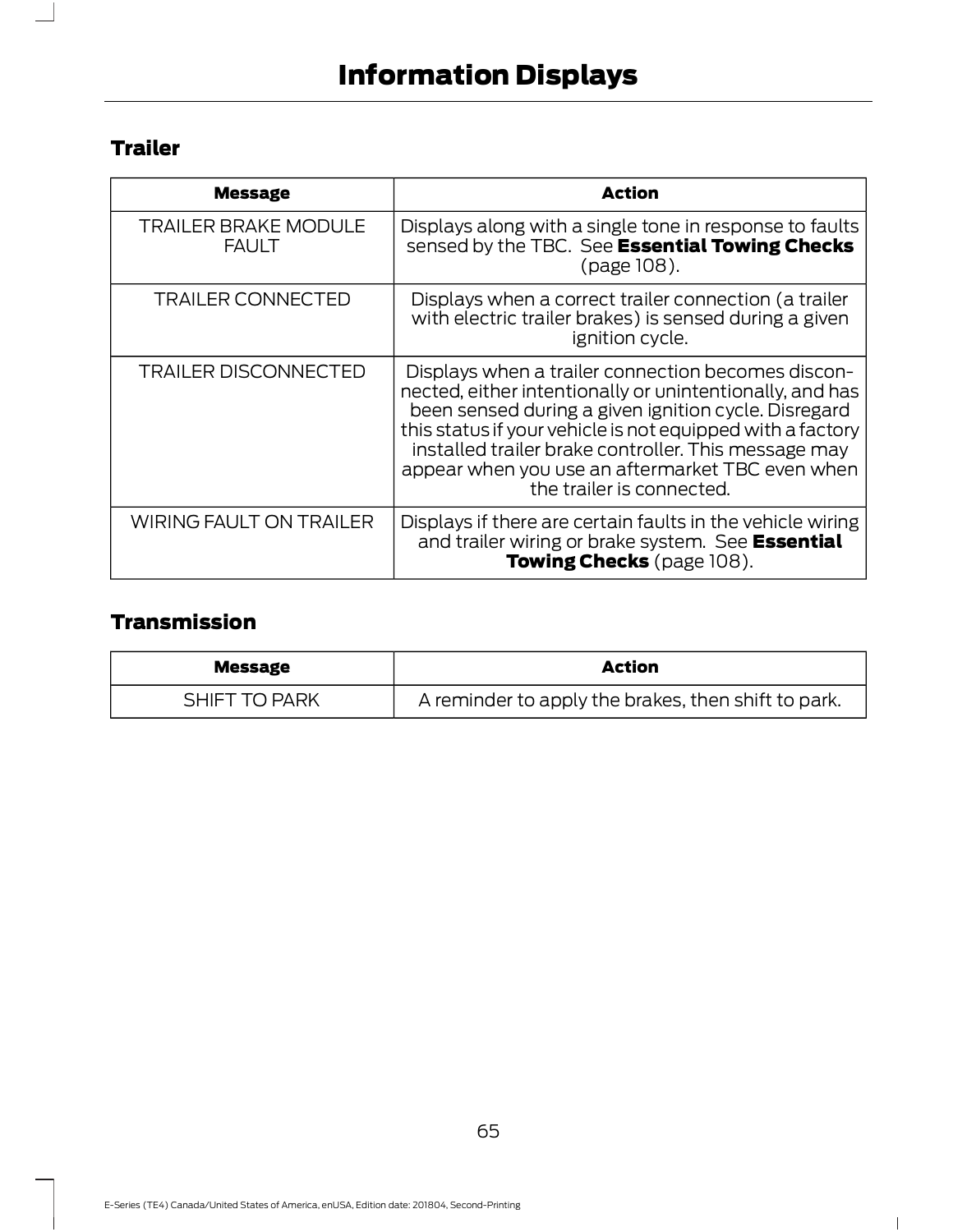# MANUAL CLIMATE CONTROL

#### Heater Only System (If Equipped)

#### Directing the Air

Turn the control to direct the air.



Direct air to the instrument panel MIX air vents.

E266043 Direct air to the footwell air vents.



E266042 Direct air to the instrument panel and footwell air vents.



Direct air to the windshield air **CO** vents. You can also use this setting to defog and clear the

windshield of a thin covering of ice.

#### Setting the Blower Motor Speed



Turn the control to adjust the **COOL** volume of air circulated in the vehicle.

#### Setting the Temperature

COOL

**WARM** 

E266046 Turn the control to set the temperature.

E266045

# Switching the Heater On and Off



Turn the control.<br> **OFF** 

# **Manual Climate Control (If Equipped)**

# Directing the Air

Turn the control to direct the air.



E266044 Direct air to the instrument panel air vents.



Direct air to the footwell air vents.



Direct air to the instrument panel and footwell air vents.



Direct air to the windshield air vents. You can also use this setting to defog and clear the windshield of a thin covering of ice.

# Setting the Blower Motor Speed



Turn the control to adjust the volume of air circulated in the vehicle.

# Setting the Temperature



E266046 Turn the control to set the temperature.

#### Switching the Air Conditioning On and Off



E266041 Turn to switch the air conditioning on or off.

#### Switching the Climate Control On and Off



Turn the control.

#### Switching Maximum Air Conditioning On and Off



Turn the control for maximum cooling.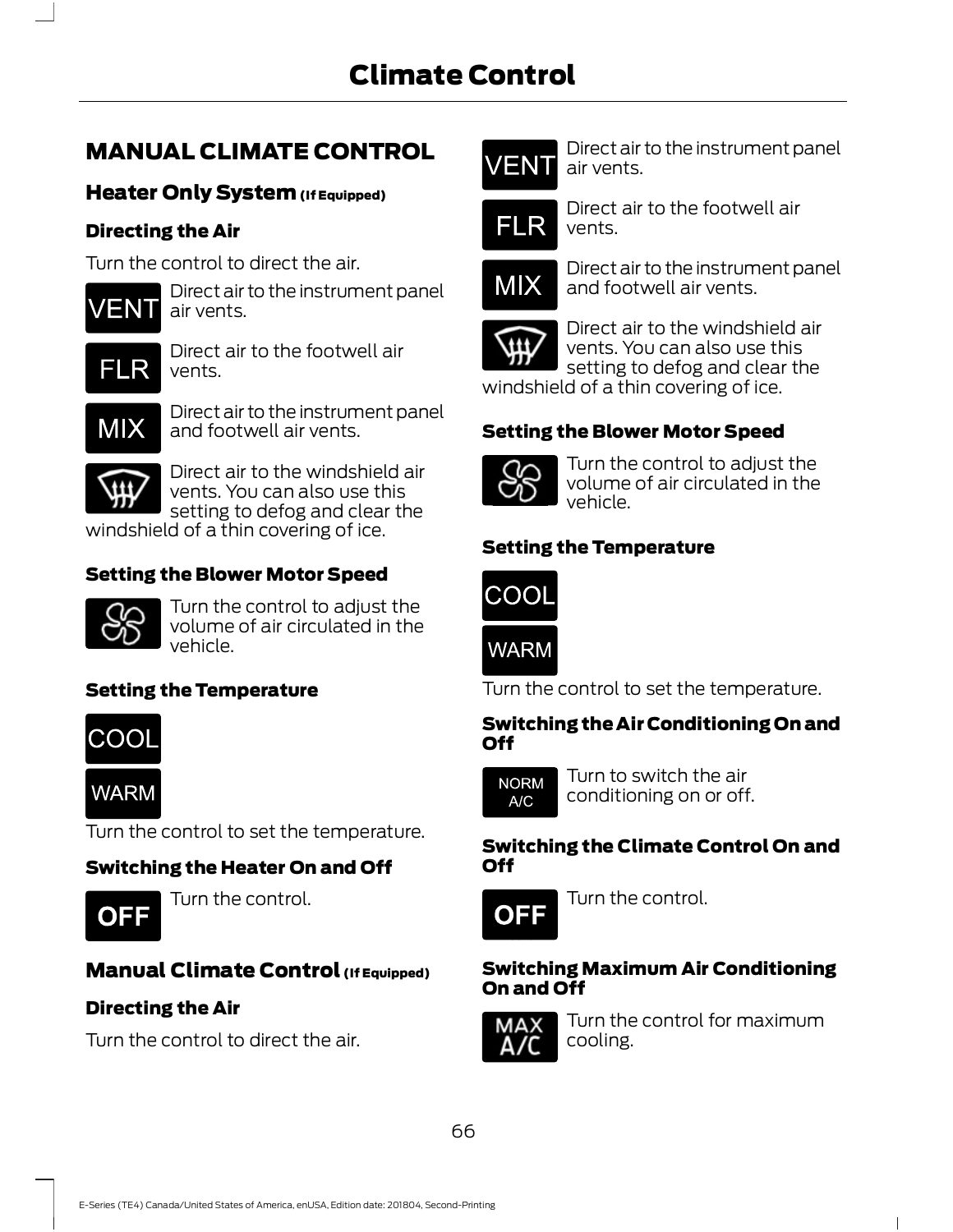Recirculated air flows through the instrument panel vents and air conditioning turns on.

# **HINTS ON CONTROLLING THE** 2. Adjust the temperature control to the INTERIOR CLIMATE

#### General Hints

**Note:** Prolonged use of recirculated air may cause the windows to fog up.  $\begin{bmatrix} 1 & 1 \\ 1 & 1 \end{bmatrix}$  Turn to **MAX A/C**.

**Note:** You may feel a small amount of air 2. Drive with the windows open until you from the footwell air vents regardless of the air distribution setting.

**Note:** To reduce humidity build-up inside your vehicle, do not drive with the system switched off or with recirculated air always and algust the fan speed to the center switched on.

Note: To reduce fogging of the windshield 2. Adjust the temperature control to the during humid weather, adjust the air distribution control to the windshield air vents position.

**Note:** Do not place objects under the front seats as this may interfere with the airflow to the rear seats.

**Note:** Remove any snow, ice or leaves from the air intake area at the base of the same and apply the parking brake. windshield.

comfortable temperature in hot weather, drive with the windows open until you feel cold air through the air vents. **Note:** Remove any snow, ice or leaves from<br>
the air intake area at the base of the<br>
windshield.<br> **Note:** To improve the time to reach a<br>
comfortable temperature in hot weather,<br>
drive with the windows open until you feel

# Quickly Heating the Interior

- speed setting.
- full heat setting.<br>Direct air to the fecturell air vents and the controll at the setting and the set of the fecturell air vents o
- 3.Direct air to the footwell air vents.

# Recommended Settings for Heating **:Ontrol<br>Recommended Settings for<br>Heating<br>1. Adjust the fan speed to the center<br>setting.<br>2. Adjust the temperature control to the**

- setting.
- **2. Control<br>
2. Adjust the fan speed to the center<br>
2. Adjust the temperature control to the<br>
2. Adjust the temperature control to the<br>
midway point of the hot settings.<br>
2. Direct air to the footwell air vents** midway point of the hot settings. **Heating**<br>
1. Adjust the fan speed to the center<br>
setting.<br>
2. Adjust the temperature control to the<br>
midway point of the hot settings.<br>
3. Direct air to the footwell air vents.<br> **Quickly Cooling the Interior**<br>
1. Turn to 1. Adjust the fan speed to the center<br>setting.<br>2. Adjust the temperature control to the<br>midway point of the hot settings.<br>3. Direct air to the footwell air vents.<br>**Quickly Cooling the Interior**<br>1. Turn to **MAX A/C**.<br>2. Dri
- 3.Direct air to the footwell air vents.

# Quickly Cooling the Interior

- 
- feel cold air through the air vents. **Quickly Cooling the Interior<br>
1.** Turn to  $MAX A/C$ .<br>
2. Drive with the windows open until you<br>
feel cold air through the air vents.<br> **Recommended Settings for<br>
Cooling**<br>
1. Adjust the fan speed to the center<br>
setting.<br>
2. A 1. Turn to **MAX A/C**.<br>
2. Drive with the windows open until you<br>
feel cold air through the air vents.<br> **Recommended Settings for<br>
Cooling**<br>
1. Adjust the fan speed to the center<br>
setting.<br>
2. Adjust the temperature control

#### Recommended Settings for Cooling

- setting.
- midway point of the cold settings.
- 3.Direct air to the instrument panel air vents.

# Vehicle Stationary for Extended Periods During Extreme High Ambient Temperatures Setting.<br>
2. Adjust the temperature control to the<br>
midway point of the cold settings.<br>
3. Direct air to the instrument panel air<br>
vents.<br> **Vehicle Stationary for Extended<br>
Periods During Extreme High<br>
Ambient Temperatures** 2. Adjost the temperature control to the<br>midway point of the cold settings.<br>3. Direct air to the instrument panel air<br>veh**icle Stationary for Extended<br>Periods During Extreme High<br>Ambient Temperatures**<br>1. Apply the parking

- 
- $\frac{1}{\sqrt{1-\frac{1}{2}}}\int_0^{\frac{1}{2}}$  Note: To improve the time to reach a set of the neutral neutral.
	- 3. Turn to  $MAX$   $A/C$ .
	- 4. Adjust the fan speed to the lowest speed setting.

#### Defogging the Side Windows in Cold Weather

- 2. Adjust the temperature control to the line of the instrument panel and 2. Place your vehicle in park (P) or<br>neutral.<br>3. Turn to **MAX A/C**.<br>4. Adjust the fan speed to the lowest<br>speed setting.<br>**Defogging the Side Windows in**<br>**Cold Weather**<br>1. Direct air to the instrument panel and<br>windshield v windshield vents. 3. Turn to **MAX A/C**.<br>
4. Adjust the fan speed to the lowest<br>
speed setting.<br> **Defogging the Side Windows in<br>
Cold Weather**<br>
1. Direct air to the instrument panel and<br>
windshield vents.<br>
2. Turn to **NORM A/C**.<br>
3. Adjust t
	-
	- 3. Adjust the temperature control to the desired setting.
	- 4. Adjust the fan speed to the highest setting.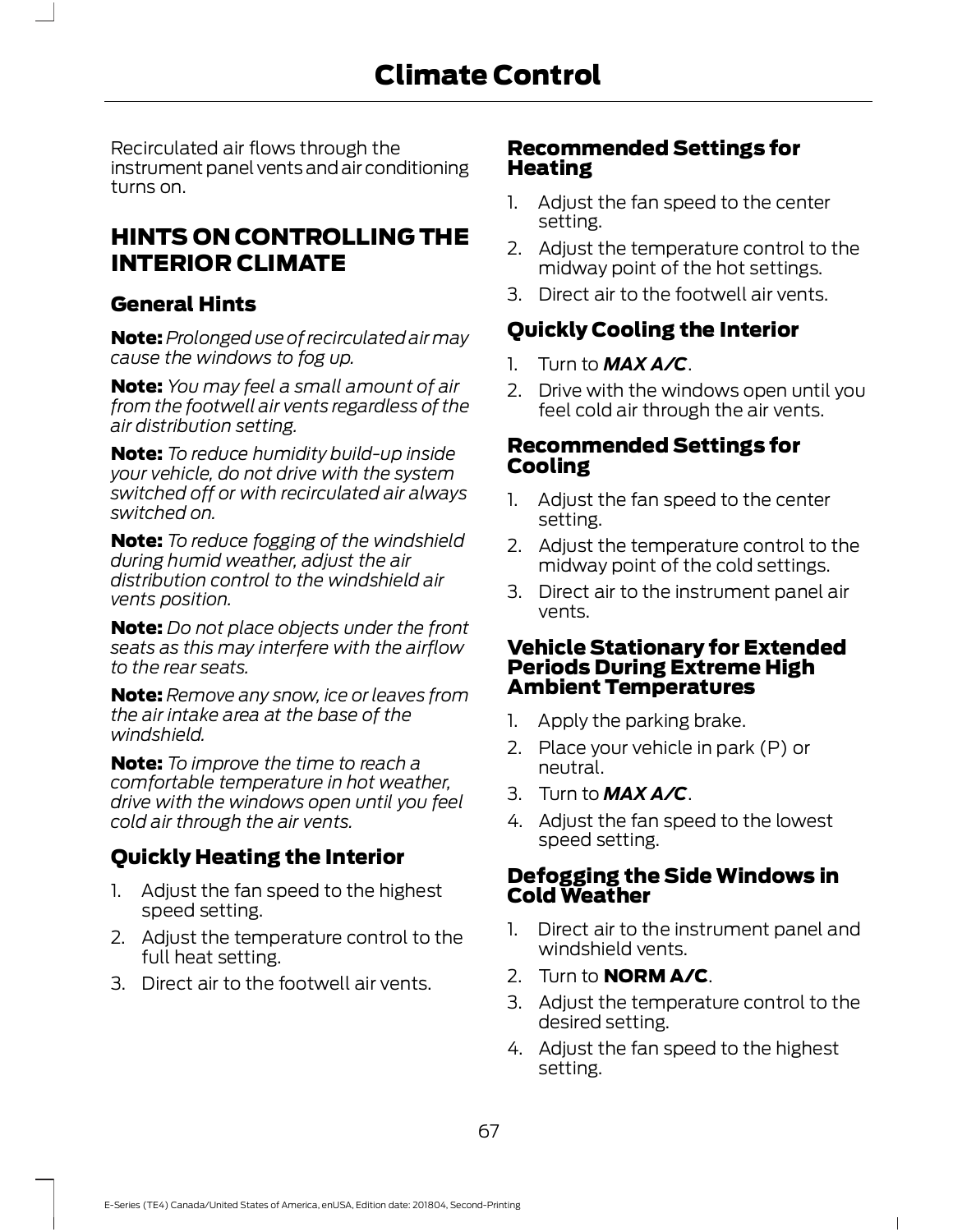- 5. Direct air toward the side windows.
- 6. Close the instrument panel vents.

# REAR PASSENGER CLIMATE CONTROLS (IF EQUIPPED)

# Setting the Blower Motor Speed



Turn the control to adjust the volume of air circulated in the vehicle.

#### Switching the Rear Climate Control On and Off



Turn the control.